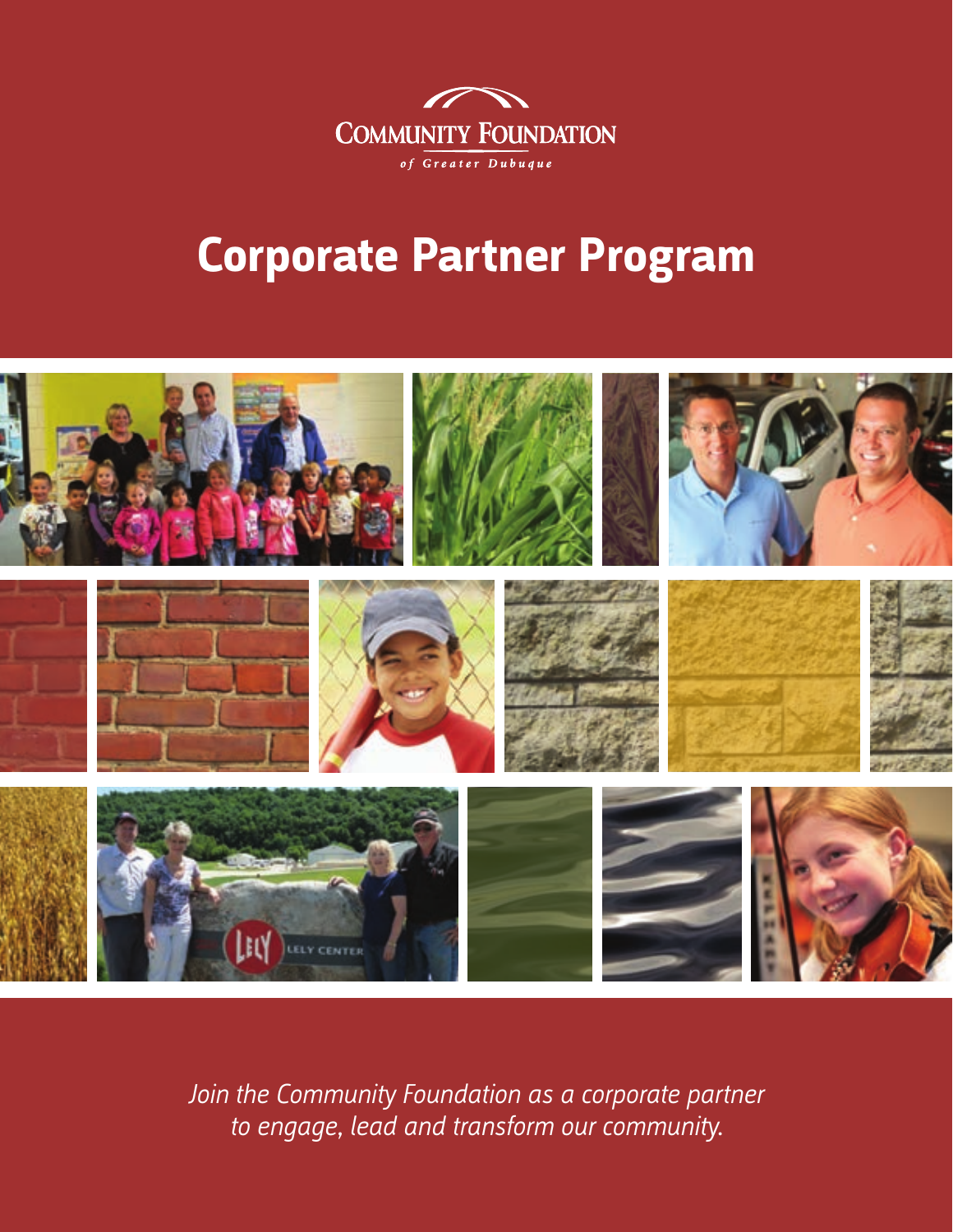# **Why companies choose the Community Foundation for their charitable giving**

#### Your Giving Becomes Easy

Charitable giving through the Community Foundation is done under the Foundation's federal tax identification, so there are no tax returns for you to file, no excise taxes to be paid, no minimum payout requirement, and no up-front legal fees. It is a seamless means of outsourcing your corporate giving program.

#### Your Philanthropy Becomes Cost-Effective and Efficient

Charitable giving through the Community Foundation is based on a standard agreement between you and the Foundation. There is no fee to create a fund and a very low cost to administer the fund. We provide tax receipts for all contributions and many years of experience accepting all types of assets including cash, stock and real estate.

#### Your Charitable Giving Becomes More Organized

Your business will receive regular reports showing the charities you are supporting and the amounts given. The fund can insulate the business from the deluge of requests for contributions and acts as a buffer for on-the-spot solicitations.

# **Simple Solutions for Corporations**

#### Corporate Donor-Advised Fund

This is an attractive alternative that offers immediate tax benefits to your company and allows you to support you or your employees' charities of choice with no minimum or maximum limits on grantmaking.

#### Grantmaking Program

Grantmaking is a more robust charitable giving option that allows you to fund local programs or projects through a community grant application process. We offer a range of services to ensure that your grant dollars create impact in your community.

#### Employee Matching Gift Fund

An employee matching gift fund allows you to enhance employees' contributions and/or volunteer time. The Community Foundation handles the details, including processing checks and verifying the charitable status of grant recipients

#### Disaster Relief Fund

A disaster relief fund provides an immediate tax deduction while allowing you to support charities that respond to disasters or to provide your employees with qualified emergency needs should a disaster strike.

### **Services for Corporations**

#### Community Knowledge

CFGD provides research and experience-based insights to clients wanting assistance in identifying charities in a particular community or area of interest.

#### Grantmaking Due Diligence

CFGD follows a strict due diligence process with each potential grant to ensure you are in compliance with regulations pertaining to charitable giving.

#### Anonymous Grantmaking

CFGD offers anonymity and protection if you don't want to be identified publicly, and the flexibility to change this on a grant-by-grant basis.

# **Acceptable Assets**

The Community Foundation can accept almost any type of asset. Depending on your situation, you could take advantage of significant tax savings by contributing real estate, life insurance, interest in a closely held company, S corporations and other illiquid assets such as gifts of grain, coin collections or a classic car.

#### Our behind-the-scenes team is available to:

- • Field phone calls from grant seekers
- • Identify qualified applicants
- Receive and review grant requests
- Maintain a database of all grant requests, grant awards and status
- • Provide grant recommendations
- Prepare and send award letters, agreements and reporting documents
- Notify organizations whose proposals are denied
- Make site visits to examine program concept or agency capabilities
- • Determine if a gift qualifies as a charitable contribution
- • Process and verify grant payments
- Oversee grantee accountability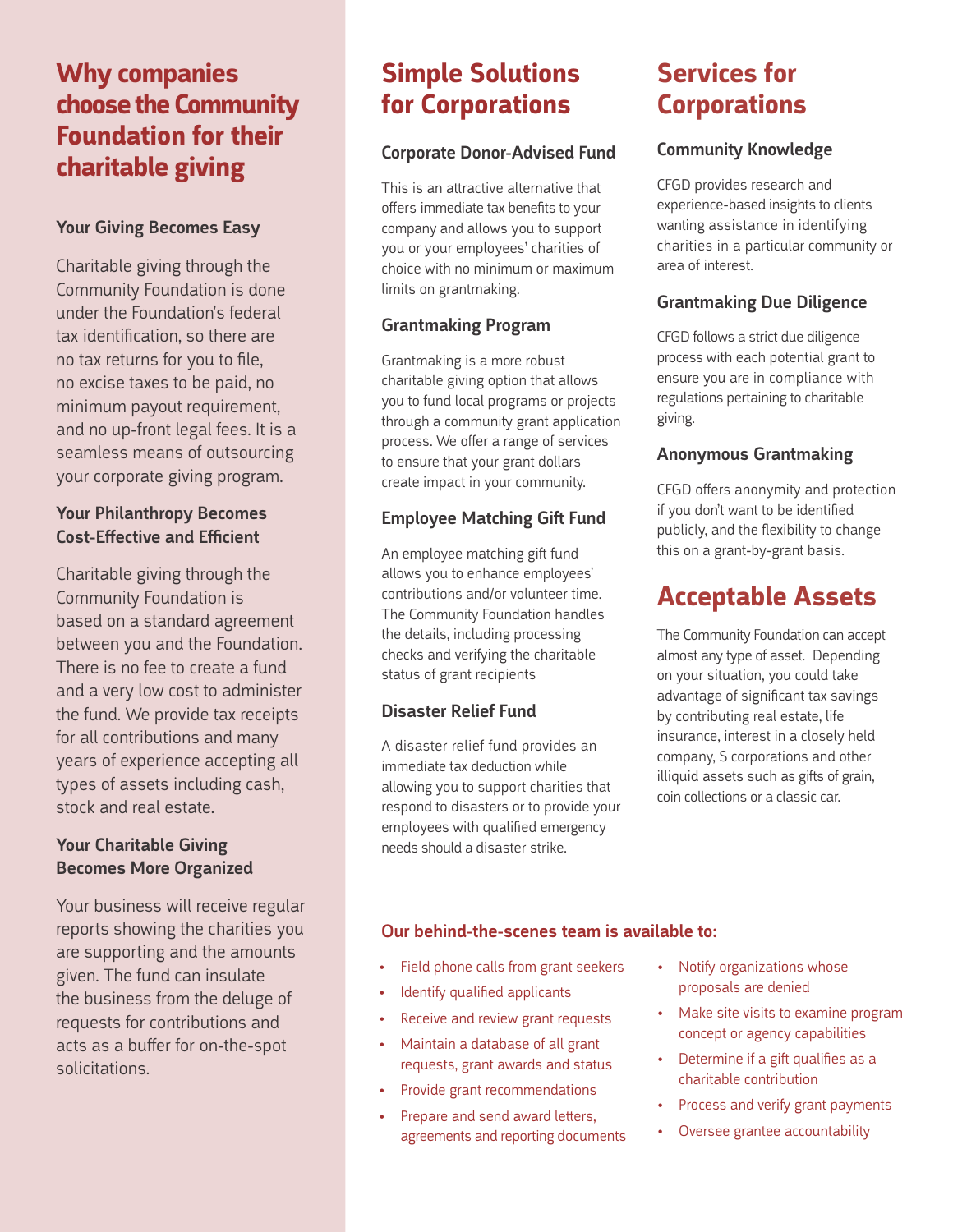# **Fee Schedule**

#### Option 1: Donor-Advised Fund

*Processing of grants*

An annual 1% fee will be applied to the fund for administration and investment, which includes 10 grant checks. Each additional check will be charged a \$25 administrative fee.

#### *Example:*

You start a fund with \$20,000. In the first quarter, 26 grant payouts are distributed.

 $$20.000 \times 1\%$  fee = \$200 16 checks x \$25 = \$400 Total fee  $=$  \$600

#### Option 2: Donor-Advised Fund + Grantmaking Program

*Professional administrative oversight, online grant application process, review and recommendation of grants, site visits, distribution of grants*

An annual 8% fee will be applied to the fund for administration and investment.

#### *Example:*

You start a fund with \$20,000. In the first quarter, 26 grant payouts are distributed.

\$1,600 (8% fee) will be charged to the fund.

#### Option 3: Customizable Package

*Customized based on needs; fees vary based on corporation program*

#### Service Annual Fee Options

| Service                                | Annual Fee                                         |
|----------------------------------------|----------------------------------------------------|
| Option 1 - Donor-Advised Package       | 1% fund balance $+$ \$25 per check after 10 checks |
| Option 2 - Donor-Advised + Grantmaking | 8% fund balance                                    |
| Option 3 - Customizable Package        | Customized based on program                        |



of Greater Dubuque

700 Locust Street, Suite 195 Dubuque, Iowa 52001 563-588-2700 • www.dbqfoundation.org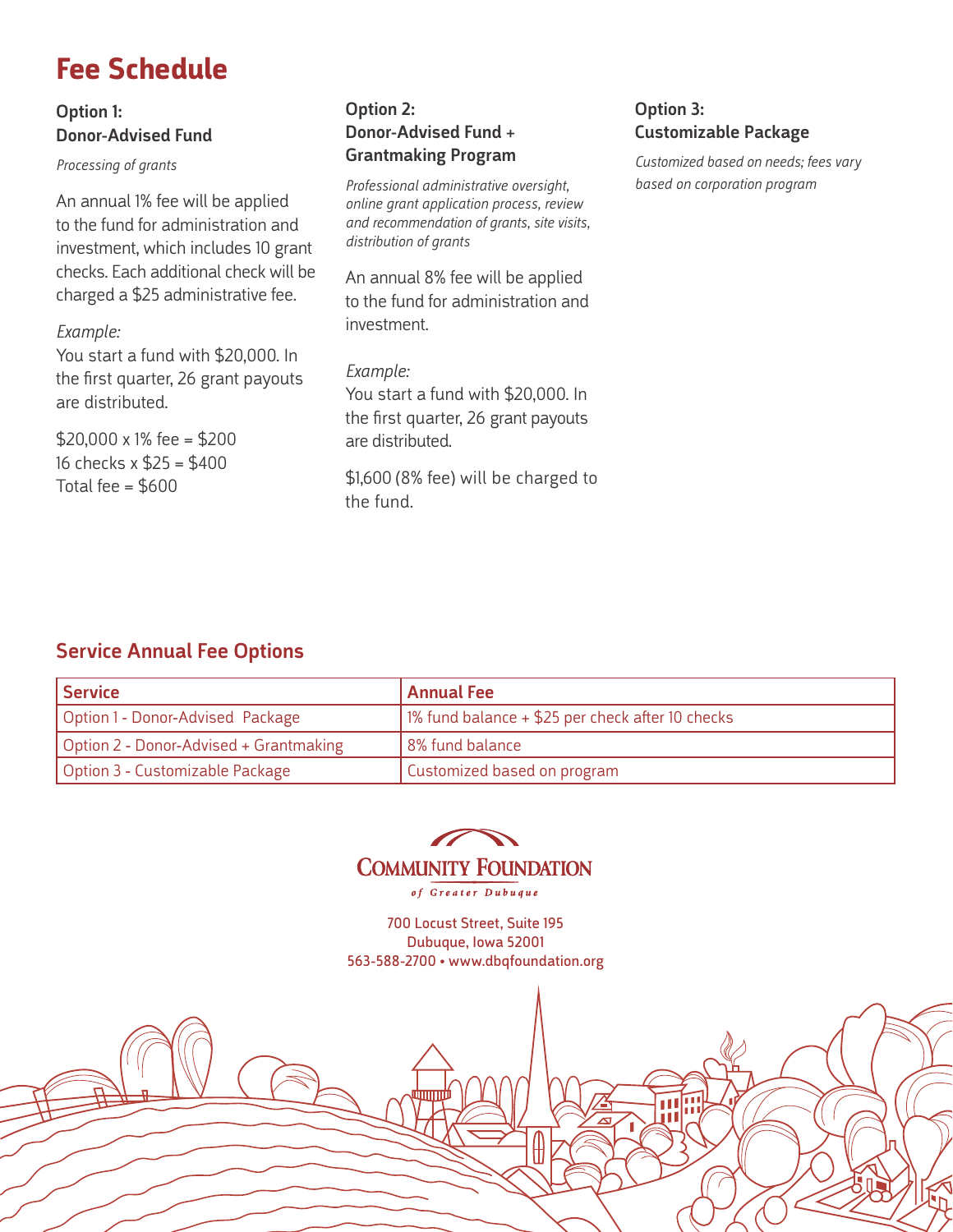# **Step 1: Corporate Philanthropy Inventory (Optional)**

We begin with a Corporate Philanthropy Inventory in order to gather information on charitable giving activities. Our goal is to measure the cost-effectiveness and community impact of your current approach. Understanding how much your company is giving and to what causes—can help you focus and track your giving more effectively in the future.

#### The Corporate Philanthropy Inventory covers the following areas:

- Charitable giving and community activities
- **Giving practices**
- Types of giving, including grants, sponsorships, events and scholarships
- • Guidelines for making decisions
- Roles of clients, staff and management in making decisions
- • Volunteerism, including executive board service and employee volunteer hours
- In-kind contributions
- Employee giving and matching gifts
- Corporate giving campaigns
- **Historical giving**
- Systems for tracking donations
- • Amounts of giving based on employee and customer requests versus corporate mission
- • Internal structures and processes for grantmaking
- **Methods of measurement**

# **Step 2:** Choose Your Best Fit

The Community Foundation works with a variety of corporations to meet their charitable giving needs. Donor-advised funds, grantmaking programs and employee matching gift funds are the most common methods but we can also help you customize a program based on your goals.

By giving through the Community Foundation, you can:

- Choose recognition or anonymity
- • Qualify for the Endow Iowa 25% state tax credit for endowed funds
- Receive annual gift planning and/or fund management consultation
- • Receive comprehensive reviews of your giving strategies

#### Donor-Advised Funds

Establishing a donor-advised fund allows you to make a gift to the Community Foundation and remain actively involved in suggesting uses for your fund. You can open a fund with cash, stock, real estate, life insurance or almost any other asset. With a donor-advised fund, you can:

- Name your gift fund to distinguish your business or identify your charitable goals
- Provide current or permanent support of your favorite charities

#### Grantmaking Program

- Receive prompt gift acknowledgements
- Expect timely due diligence

A grantmaking program funds local programs or projects through an application process. We offer a range of services to ensure that your grant dollars create impact in your community. Through a customized Community Foundation grant program, you can:

- Name your grant program to distinguish your business or identify your charitable goals
- Provide support of your favorite charities
- Receive prompt gift acknowledgement and grant processing
- Obtain timely grant research and due diligence
- Work with a dedicated Community Foundation representative
- Make targeted site visits to local and regional charities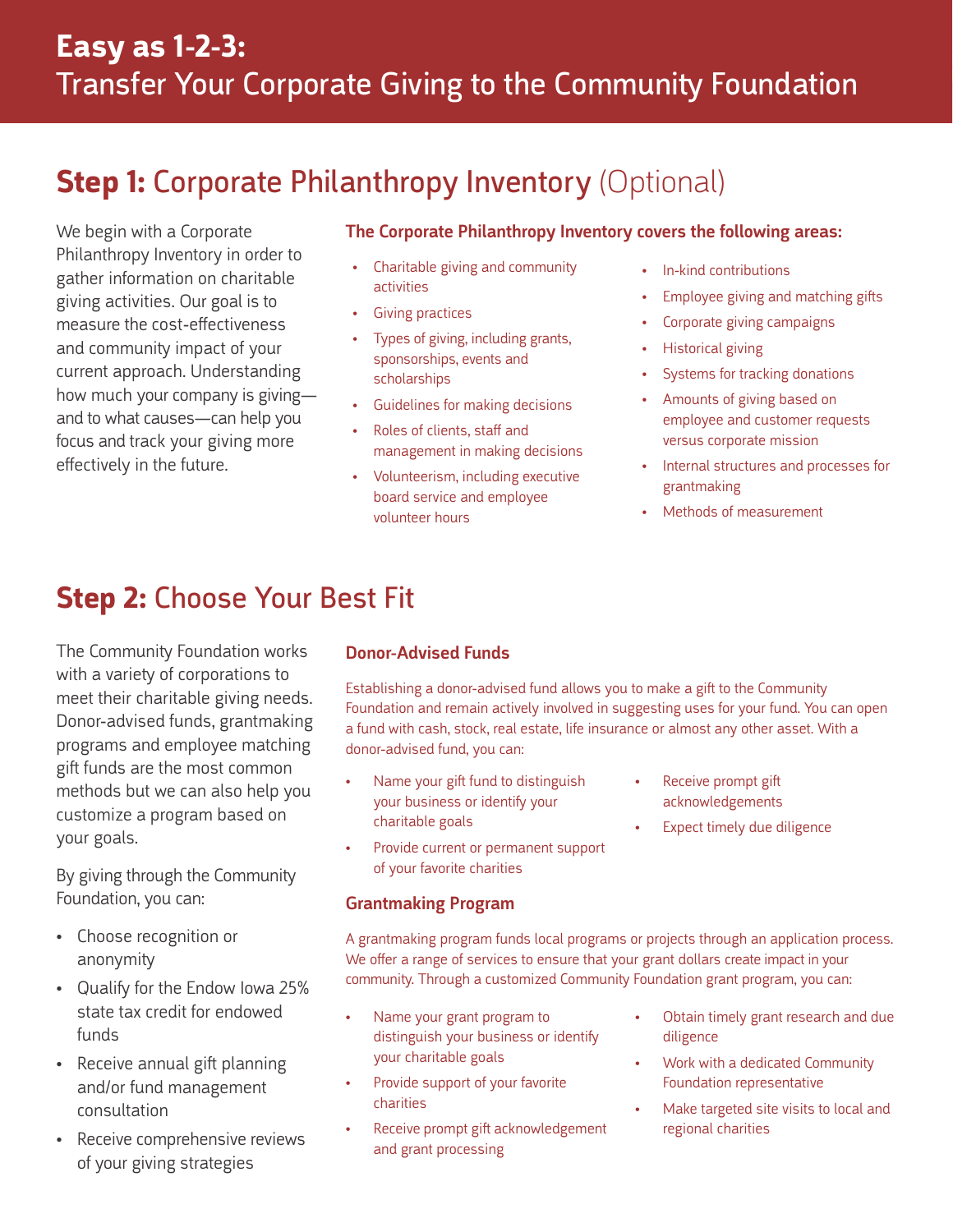

# **Step 3:** Consider an Employee Matching Gift Fund

Many employers sponsor matching donation programs to charitable organizations for their employees. A Community Foundation employee matching gift fund administers corporate matching gifts while allowing you to enhance employees' contributions and/or volunteer time.

- An employee matching gift fund encourages charitable giving and demonstrates appreciation for employees' commitment
- We handle the details, including processing checks and verifying the charitable status of grant recipients

**Example:** Your employee decides to make a gift to his or her charity of choice. Since you are a matching gift corporation, you will match the donor's \$100 gift to the charity at a 1:1 ratio, for a total of \$200. As a result, the donor increases the value of his or her gift simply by participating in the matching program and will be recognized at that giving level by the charity.

#### Matching gift programs generally consist of four steps:

- 1. An employee donates to an eligible 501(c)3 organization
- 2. The employee submits a form to his/ her employer's human resources department with a gift receipt or copy of check
- 3. The company validates grant request and notifies the Community Foundation
- 4. The Community Foundation sends a check to the nonprofit

#### While there is no standard expectation for employee giving programs, companies typically offer at least one of the following:

**Matching gifts**: The company matches charitable contributions made by employees; Matches can vary in the percentage matched and the contribution cap an employer will match

**Volunteer grants**: The company provides grants to nonprofits as a way to recognize employees' volunteer time with an organization

**No-strings-attached annual grant stipends**: The company sets a dollar that every employee is able to allocate to a nonprofit of his or her choosing

**Matches for fundraising walks, runs, etc.**: Similar to matching gifts, except the company allows employees to raise money from friends and family which is then matched by their employer

# **Endowment Fund vs. Non-Endowed Fund**

- • Sustainable
- • Spend up to 5% annually
- • Permanent
- • May be eligible for the Endow Iowa Tax Credit
- • Established with a \$10,000 minimum
- • Invested in pool
- • Recommended
- ongoing contributions

#### Endowment Fund Non-Endowment Fund

- • Current support
- Pays out according to needs
- • Can be made into an endowment